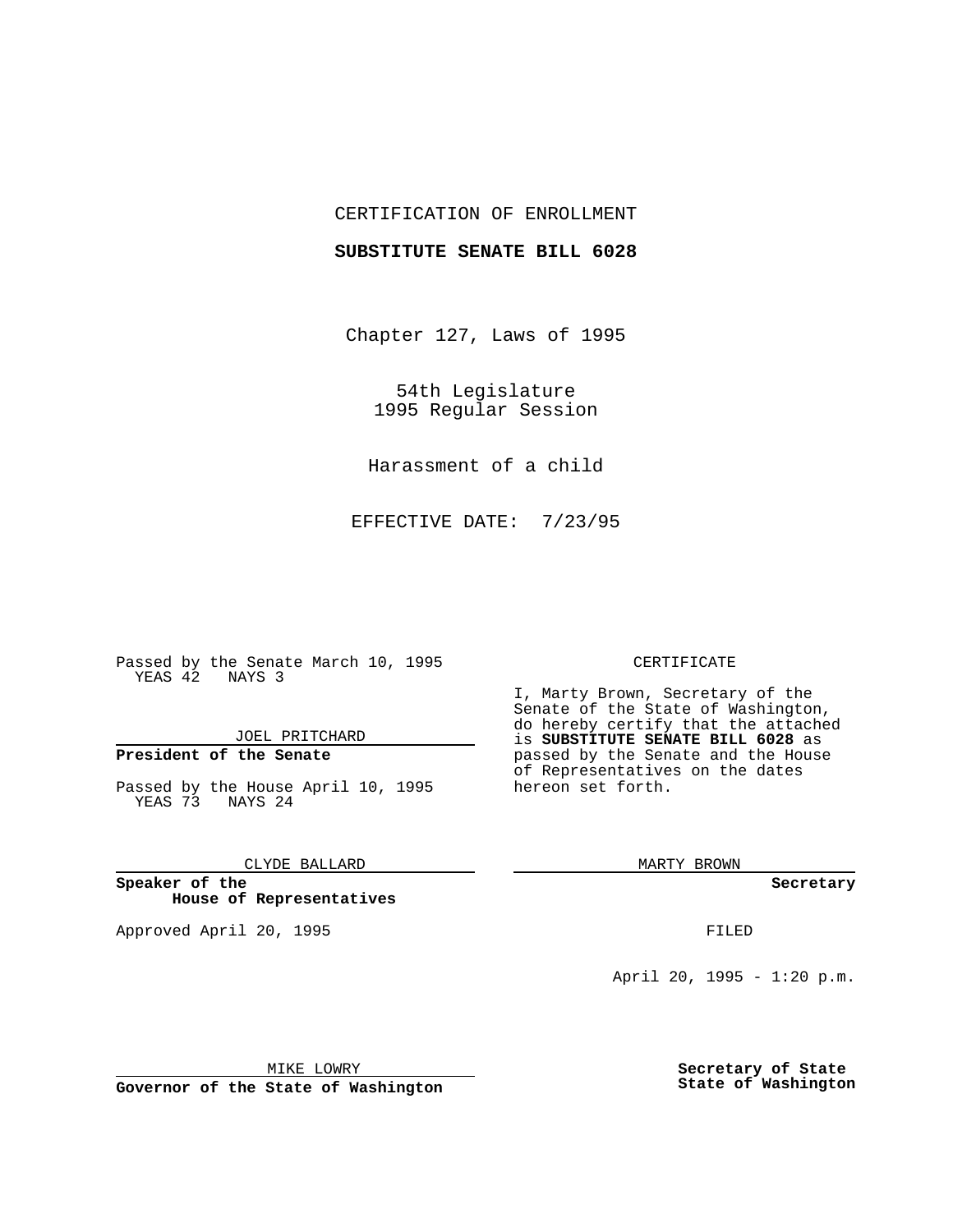## **SUBSTITUTE SENATE BILL 6028** \_\_\_\_\_\_\_\_\_\_\_\_\_\_\_\_\_\_\_\_\_\_\_\_\_\_\_\_\_\_\_\_\_\_\_\_\_\_\_\_\_\_\_\_\_\_\_

\_\_\_\_\_\_\_\_\_\_\_\_\_\_\_\_\_\_\_\_\_\_\_\_\_\_\_\_\_\_\_\_\_\_\_\_\_\_\_\_\_\_\_\_\_\_\_

Passed Legislature - 1995 Regular Session

#### **State of Washington 54th Legislature 1995 Regular Session**

**By** Senate Committee on Law & Justice (originally sponsored by Senators Schow and Roach)

Read first time 03/01/95.

 AN ACT Relating to harassment; and amending RCW 10.14.020 and 10.14.040.

BE IT ENACTED BY THE LEGISLATURE OF THE STATE OF WASHINGTON:

 **Sec. 1.** RCW 10.14.020 and 1987 c 280 s 2 are each amended to read as follows:

 Unless the context clearly requires otherwise, the definitions in this section apply throughout this chapter.

 (1) "Unlawful harassment" means a knowing and wilful course of conduct directed at a specific person which seriously alarms, annoys,  $((or))$  harasses, or is detrimental to such person, and which serves no legitimate or lawful purpose. The course of conduct shall be such as would cause a reasonable person to suffer substantial emotional distress, and shall actually cause substantial emotional distress to 14 the petitioner, or, when the course of conduct is contact by a person over age eighteen that would cause a reasonable parent to fear for the well-being of their child.

 (2) "Course of conduct" means a pattern of conduct composed of a series of acts over a period of time, however short, evidencing a